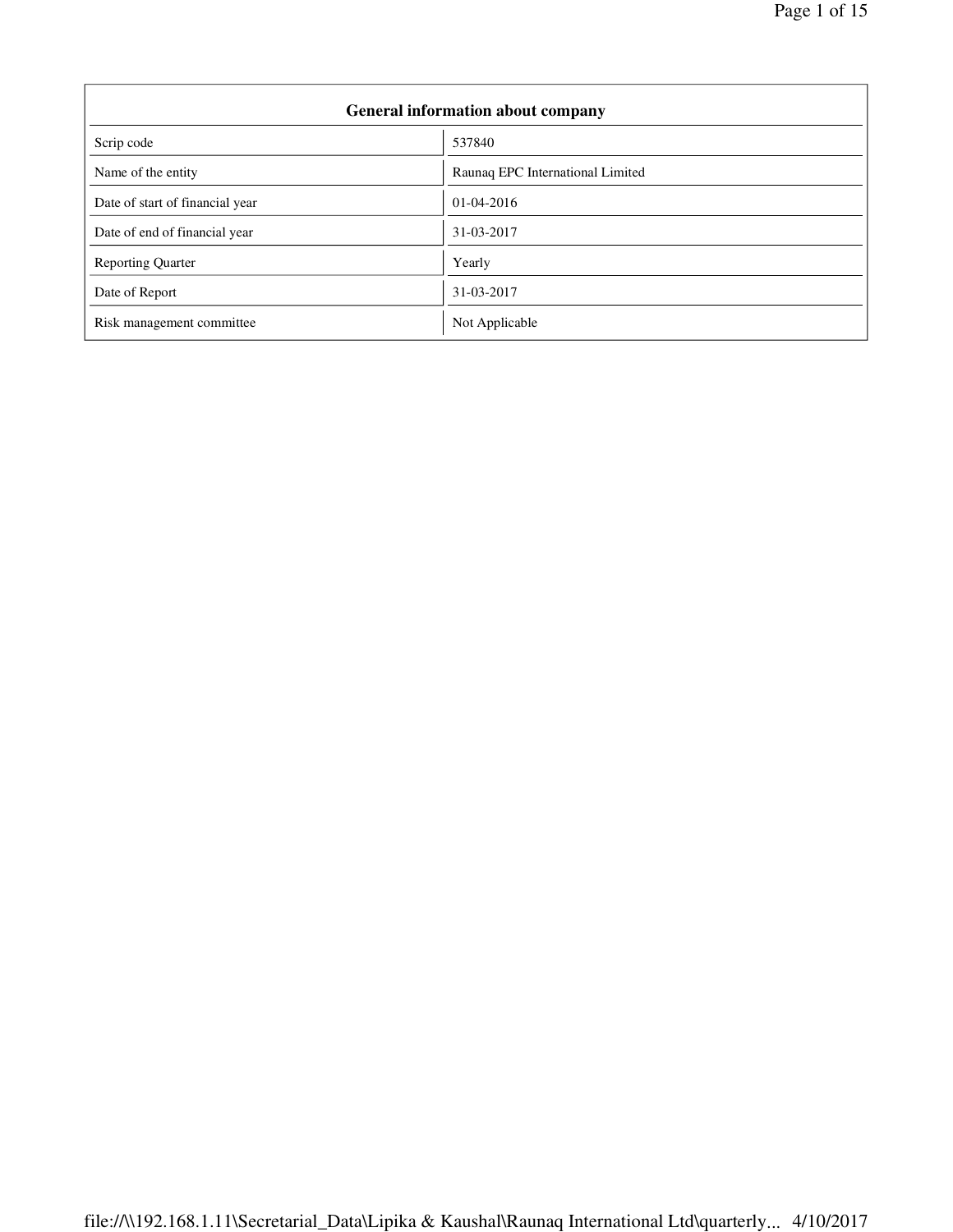| Annexure I                                                                                |  |  |  |
|-------------------------------------------------------------------------------------------|--|--|--|
| Annexure I to be submitted by listed entity on quarterly basis                            |  |  |  |
| <b>I. Composition of Board of Directors</b>                                               |  |  |  |
| Disclosure of notes on composition of board of directors explanatory                      |  |  |  |
| Is there any change in information of board of directors compare to previous quarter   No |  |  |  |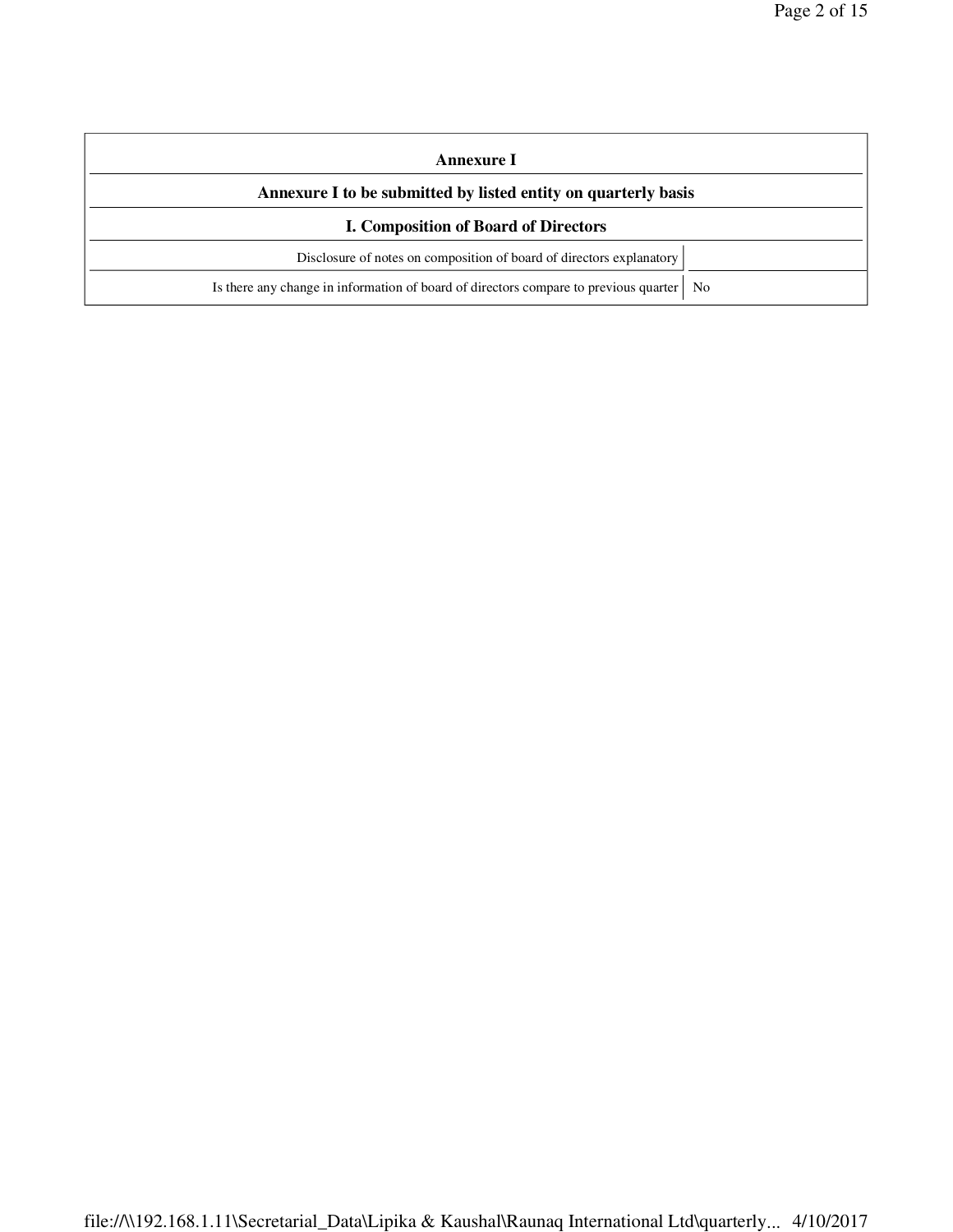| Annexure 1                                                                        |  |
|-----------------------------------------------------------------------------------|--|
| <b>II. Composition of Committees</b>                                              |  |
| Disclosure of notes on composition of committees explanatory                      |  |
| Is there any change in information of committees compare to previous quarter   No |  |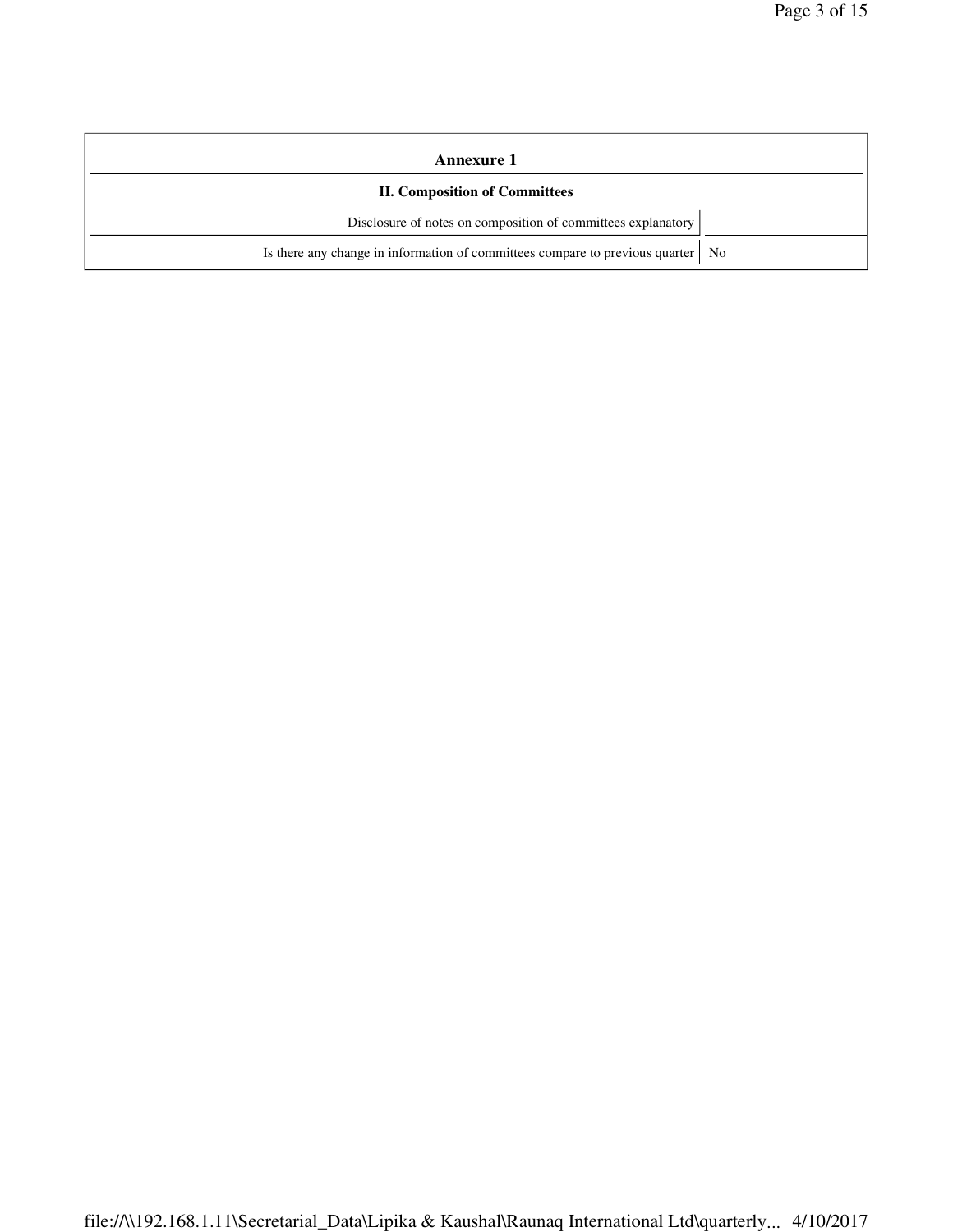|                                                                                                                           | Annexure 1                                                       |                                                                |    |  |  |  |  |
|---------------------------------------------------------------------------------------------------------------------------|------------------------------------------------------------------|----------------------------------------------------------------|----|--|--|--|--|
|                                                                                                                           | <b>Annexure 1</b>                                                |                                                                |    |  |  |  |  |
|                                                                                                                           | <b>III.</b> Meeting of Board of Directors                        |                                                                |    |  |  |  |  |
|                                                                                                                           | Disclosure of notes on meeting of board of directors explanatory |                                                                |    |  |  |  |  |
| $Date(s)$ of meeting (if any) in the<br>$Date(s)$ of meeting (if any) in the<br>Sr<br>previous quarter<br>current quarter |                                                                  | Maximum gap between any two consecutive (in<br>number of days) |    |  |  |  |  |
|                                                                                                                           | 26-10-2016                                                       |                                                                |    |  |  |  |  |
| $\overline{c}$                                                                                                            |                                                                  | $01-02-2017$                                                   | 97 |  |  |  |  |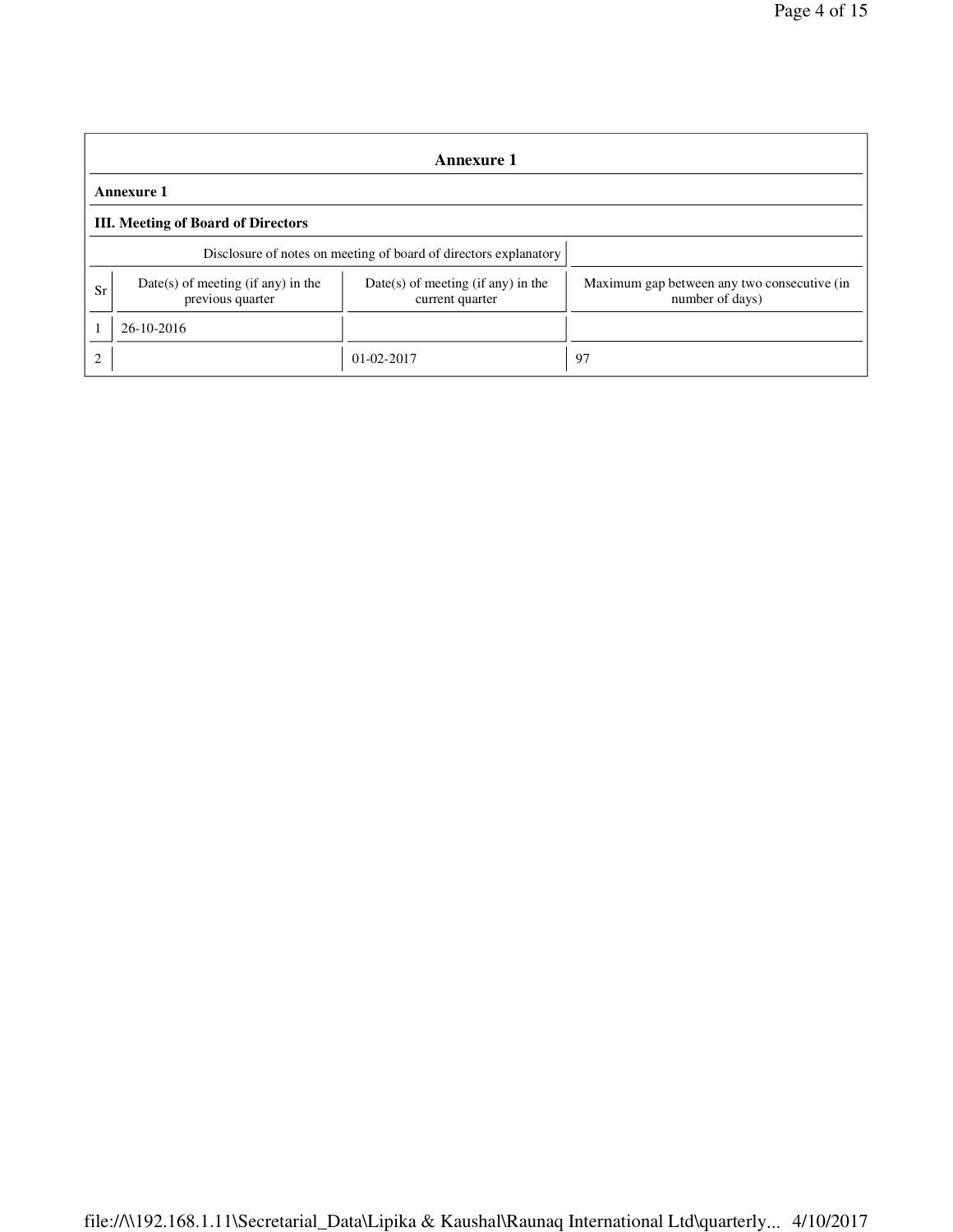|    | <b>Annexure 1</b>                                        |                                                                      |                                                     |                                                     |                                                                        |                                                                                   |                               |
|----|----------------------------------------------------------|----------------------------------------------------------------------|-----------------------------------------------------|-----------------------------------------------------|------------------------------------------------------------------------|-----------------------------------------------------------------------------------|-------------------------------|
|    | <b>IV. Meeting of Committees</b>                         |                                                                      |                                                     |                                                     |                                                                        |                                                                                   |                               |
|    | Disclosure of notes on meeting of committees explanatory |                                                                      |                                                     |                                                     |                                                                        |                                                                                   |                               |
| Sr | Name of<br>Committee                                     | Date(s) of<br>meeting of the<br>committee in the<br>relevant quarter | Whether<br>requirement of<br>Ouorum met<br>(Yes/No) | Requirement of<br>Ouorum met<br>(details)           | $Date(s)$ of<br>meeting of the<br>committee in the<br>previous quarter | Maximum gap<br>between any two<br>consecutive<br>meetings (in number)<br>of days) | Name of<br>other<br>committee |
|    | Audit<br>Committee                                       | $01 - 02 - 2017$                                                     | Yes                                                 | All the Members<br>of the Committee<br>were present | 26-10-2016                                                             | 97                                                                                |                               |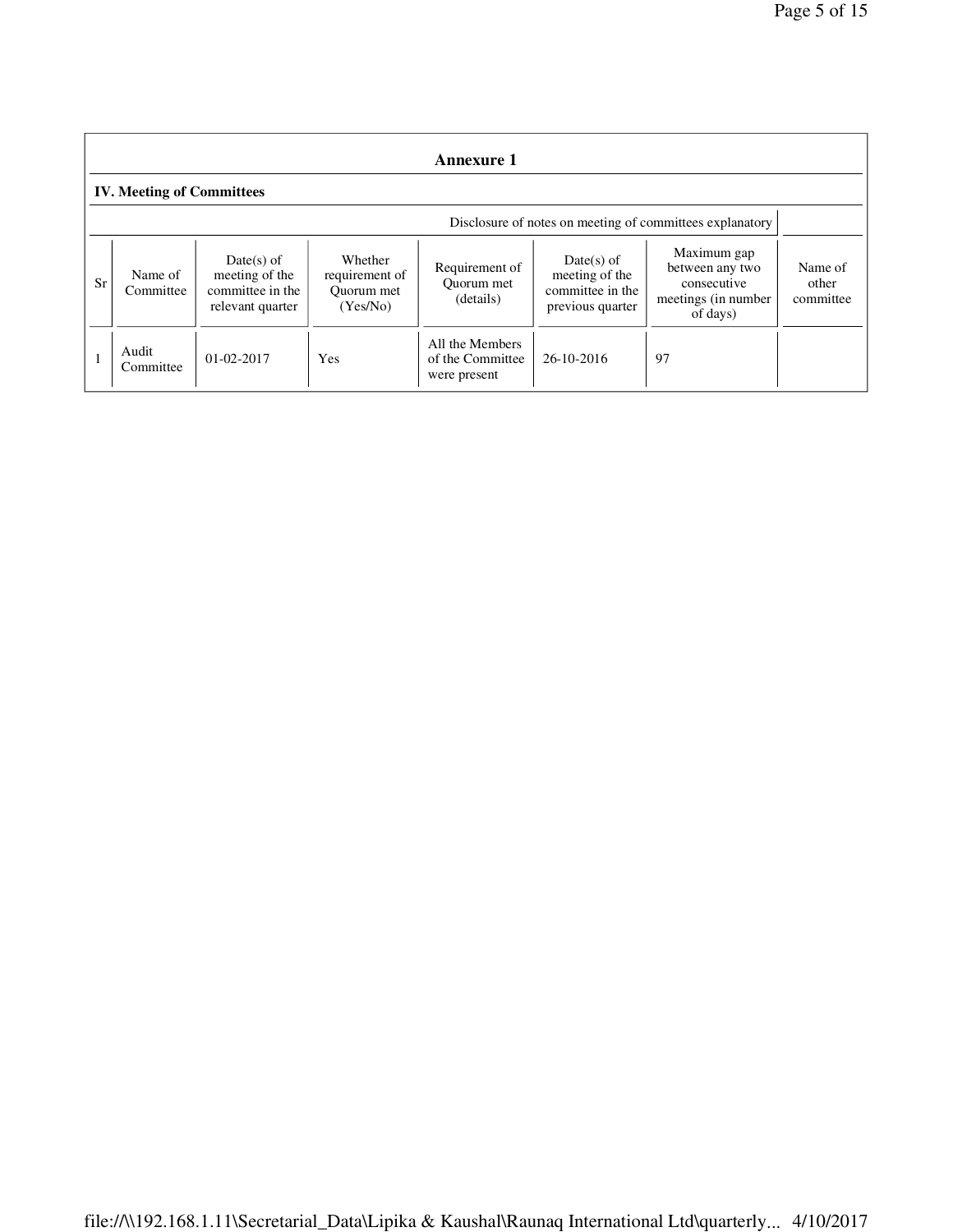|    | Annexure 1                                                                                                |                                  |                                                                    |  |  |  |
|----|-----------------------------------------------------------------------------------------------------------|----------------------------------|--------------------------------------------------------------------|--|--|--|
|    | <b>V. Related Party Transactions</b>                                                                      |                                  |                                                                    |  |  |  |
| Sr | Subject                                                                                                   | Compliance status<br>(Yes/No/NA) | If status is "No" details of non-<br>compliance may be given here. |  |  |  |
|    | Whether prior approval of audit committee obtained                                                        | Yes                              |                                                                    |  |  |  |
| 2  | Whether shareholder approval obtained for material RPT                                                    | NA                               |                                                                    |  |  |  |
| 3  | Whether details of RPT entered into pursuant to omnibus<br>approval have been reviewed by Audit Committee | <b>NA</b>                        |                                                                    |  |  |  |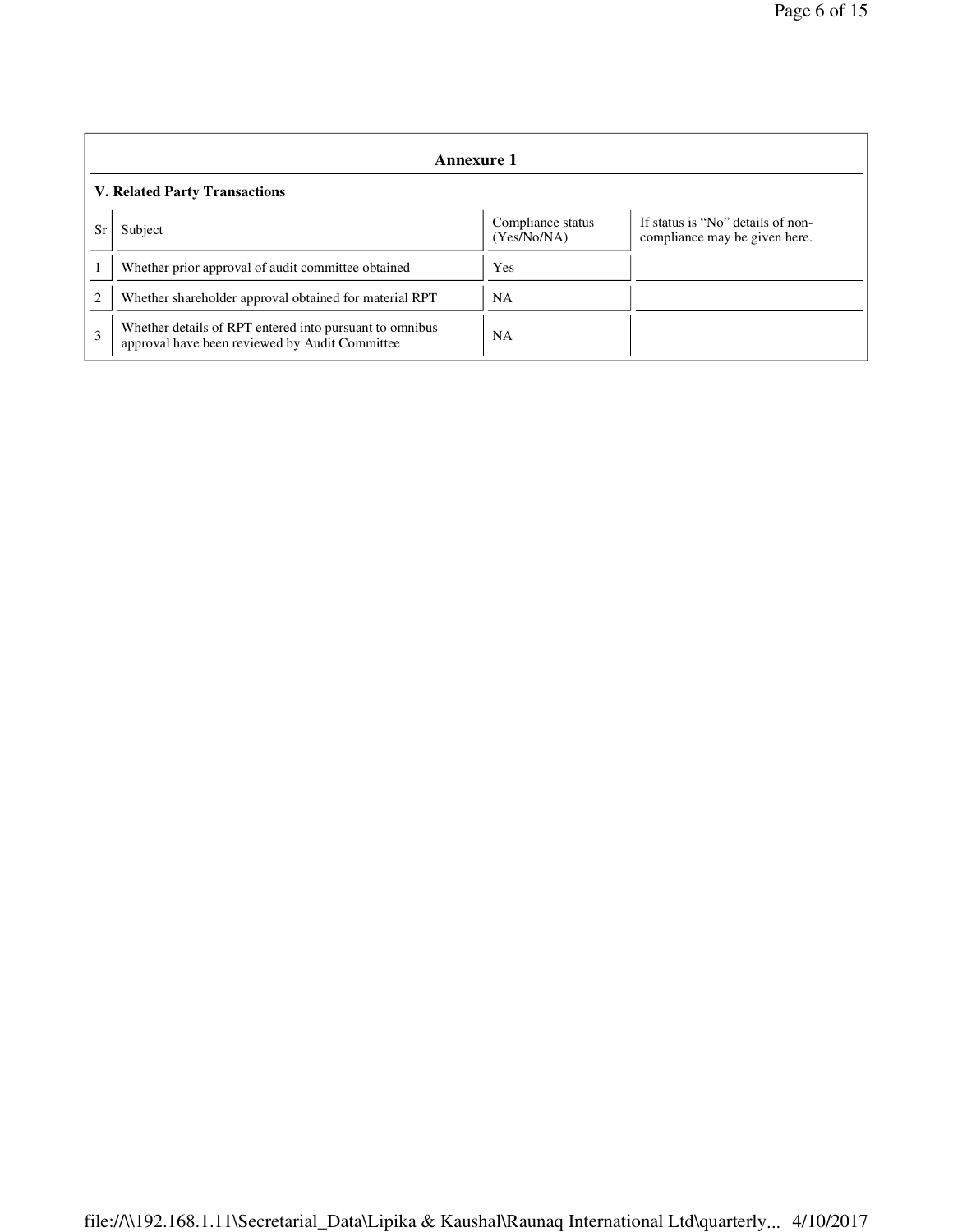|                | <b>Annexure 1</b>                                                                                                                                                                                               |                               |  |  |  |  |
|----------------|-----------------------------------------------------------------------------------------------------------------------------------------------------------------------------------------------------------------|-------------------------------|--|--|--|--|
|                | <b>VI. Affirmations</b>                                                                                                                                                                                         |                               |  |  |  |  |
| Sr             | Subject                                                                                                                                                                                                         | Compliance status<br>(Yes/No) |  |  |  |  |
| $\mathbf{1}$   | The composition of Board of Directors is in terms of SEBI (Listing obligations and disclosure requirements)<br>Regulations, 2015                                                                                | Yes                           |  |  |  |  |
| $\overline{c}$ | The composition of the following committees is in terms of SEBI(Listing obligations and disclosure<br>requirements) Regulations, 2015 a. Audit Committee                                                        | Yes                           |  |  |  |  |
| 3              | The composition of the following committees is in terms of SEBI(Listing obligations and disclosure<br>requirements) Regulations, 2015. b. Nomination & remuneration committee                                   | Yes                           |  |  |  |  |
| 4              | The composition of the following committees is in terms of SEBI(Listing obligations and disclosure<br>requirements) Regulations, 2015. c. Stakeholders relationship committee                                   | Yes                           |  |  |  |  |
| 5              | The composition of the following committees is in terms of SEBI(Listing obligations and disclosure<br>requirements) Regulations, 2015. d. Risk management committee (applicable to the top 100 listed entities) | <b>NA</b>                     |  |  |  |  |
| 6              | The committee members have been made aware of their powers, role and responsibilities as specified in SEBI<br>(Listing obligations and disclosure requirements) Regulations, 2015.                              | Yes                           |  |  |  |  |
| $\overline{7}$ | The meetings of the board of directors and the above committees have been conducted in the manner as<br>specified in SEBI (Listing obligations and disclosure requirements) Regulations, 2015.                  | Yes                           |  |  |  |  |
| 8              | This report and/or the report submitted in the previous quarter has been placed before Board of Directors.                                                                                                      | Yes                           |  |  |  |  |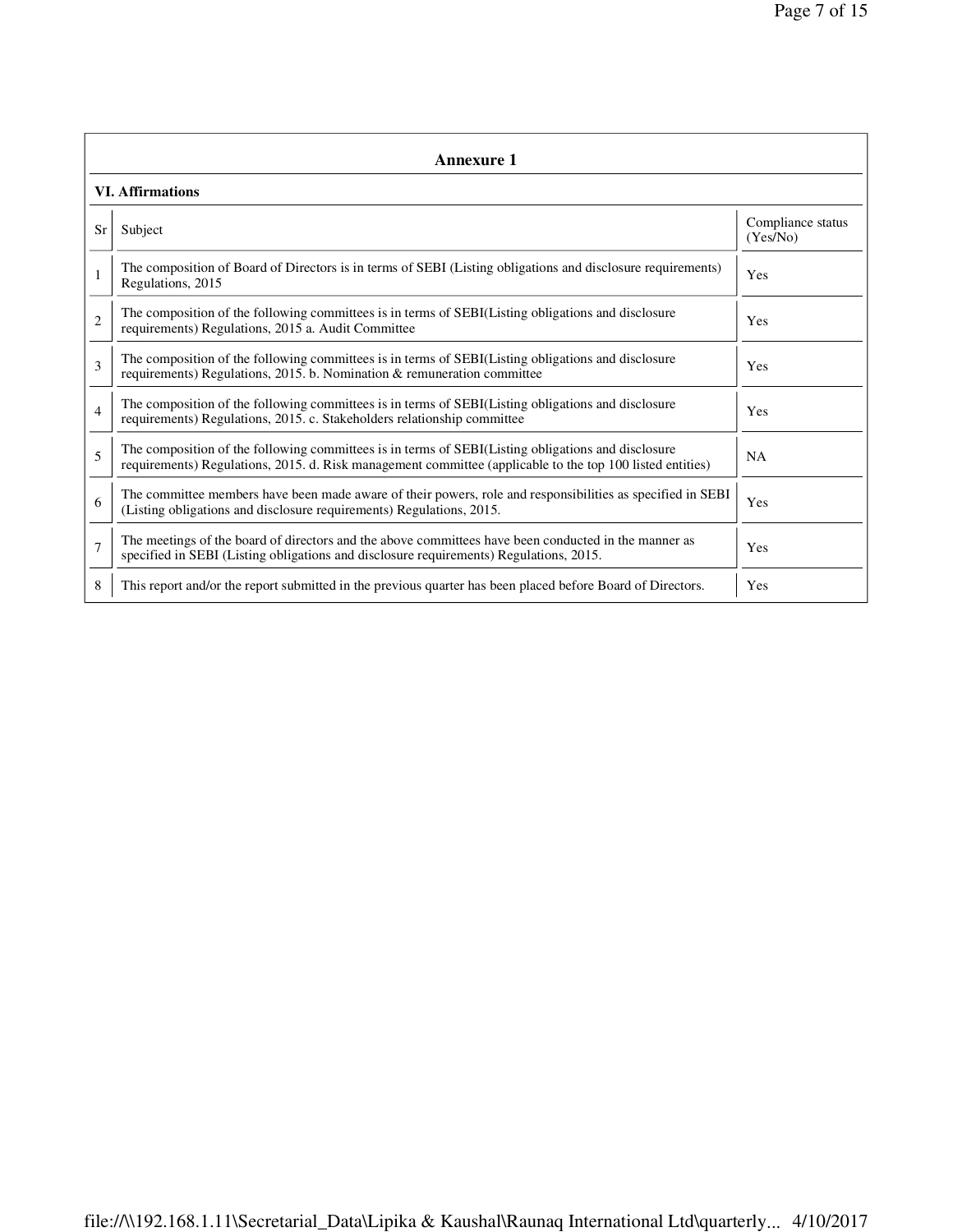$\overline{\phantom{a}}$ 

|                | <b>Annexure II</b>                                                                                              |                                  |                                                                    |                             |  |  |  |
|----------------|-----------------------------------------------------------------------------------------------------------------|----------------------------------|--------------------------------------------------------------------|-----------------------------|--|--|--|
|                | Annexure II to be submitted by listed entity at the end of the financial year (for the whole of financial year) |                                  |                                                                    |                             |  |  |  |
|                | I. Disclosure on website in terms of Listing Regulations                                                        |                                  |                                                                    |                             |  |  |  |
| Sr             | <b>Item</b>                                                                                                     | Compliance status<br>(Yes/No/NA) | If status is "No" details of non-<br>compliance may be given here. | Web address                 |  |  |  |
| 1              | Details of business                                                                                             | Yes                              |                                                                    | www.raunaqinternational.com |  |  |  |
| $\overline{2}$ | Terms and conditions of appointment<br>of independent directors                                                 | Yes                              |                                                                    | www.raunaqinternational.com |  |  |  |
| 3              | Composition of various committees of<br>board of directors                                                      | Yes                              |                                                                    | www.raunaqinternational.com |  |  |  |
| $\overline{4}$ | Code of conduct of board of directors<br>and senior management personnel                                        | Yes                              |                                                                    | www.raunaqinternational.com |  |  |  |
| 5              | Details of establishment of vigil<br>mechanism/Whistle Blower policy                                            | Yes                              |                                                                    | www.raunaqinternational.com |  |  |  |
| 6              | Criteria of making payments to non-<br>executive directors                                                      | Yes                              |                                                                    | www.raunaqinternational.com |  |  |  |
| 7              | Policy on dealing with related party<br>transactions                                                            | Yes                              |                                                                    | www.raunaqinternational.com |  |  |  |
| 8              | Policy for determining 'material'<br>subsidiaries                                                               | Yes                              |                                                                    | www.raunaqinternational.com |  |  |  |
| $\mathbf Q$    | Details of familiarization programmes<br>imparted to independent directors                                      | Yes                              |                                                                    | www.raunaqinternational.com |  |  |  |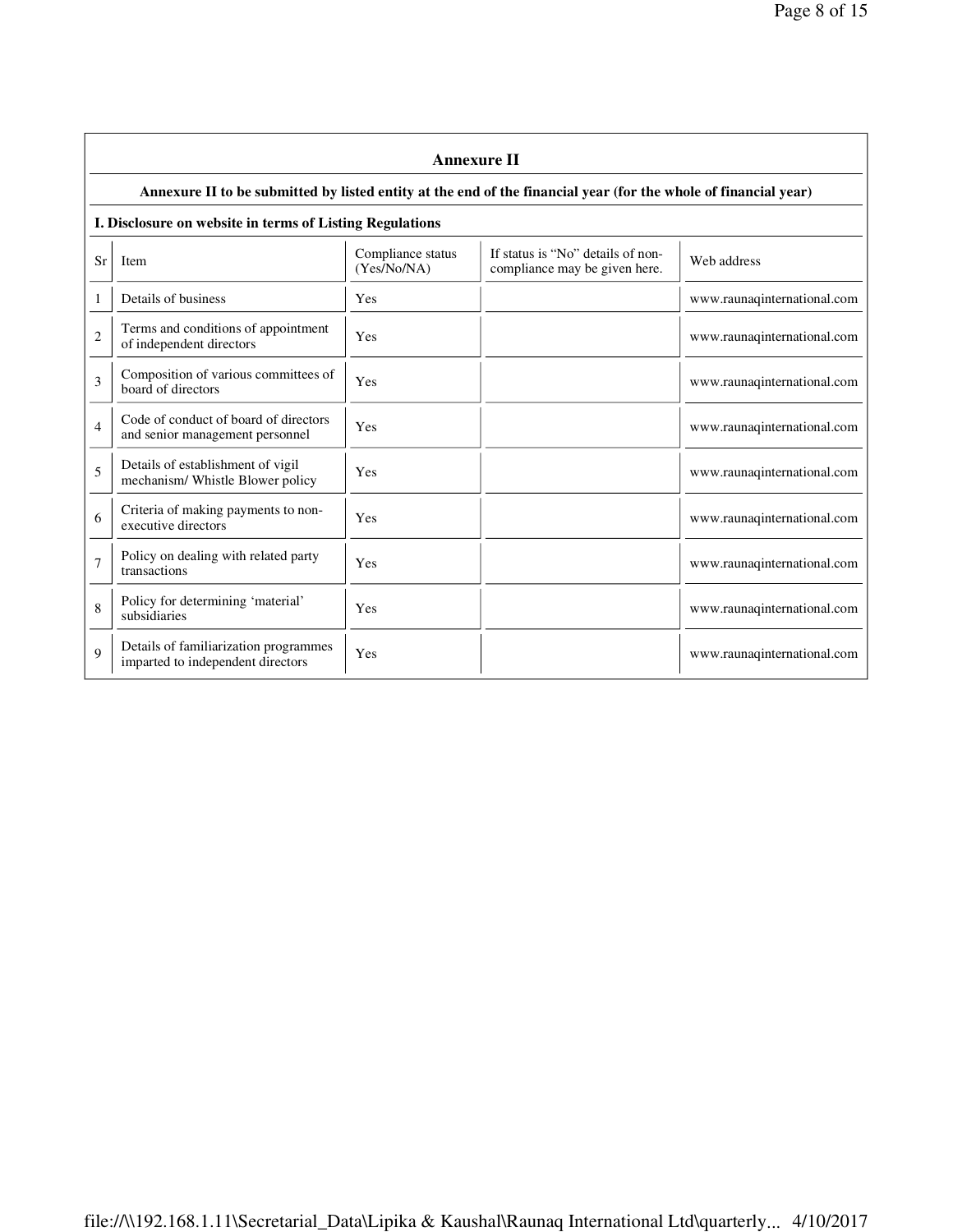|    | <b>Annexure II</b>                                                                                                                            |                                  |                                                                      |                             |  |
|----|-----------------------------------------------------------------------------------------------------------------------------------------------|----------------------------------|----------------------------------------------------------------------|-----------------------------|--|
|    | Annexure II to be submitted by listed entity at the end of the financial year (for the whole of financial year)                               |                                  |                                                                      |                             |  |
|    | I. Disclosure on website in terms of Listing Regulations                                                                                      |                                  |                                                                      |                             |  |
| Sr | <b>Item</b>                                                                                                                                   | Compliance status<br>(Yes/No/NA) | If status is "No" details of<br>non-compliance may be<br>given here. | Web address                 |  |
| 10 | Contact information of the designated officials<br>of the listed entity who are responsible for<br>assisting and handling investor grievances | Yes                              |                                                                      | www.raunaqinternational.com |  |
| 11 | email address for grievance redressal and other<br>relevant details                                                                           | Yes                              |                                                                      | www.raunaqinternational.com |  |
| 12 | Financial results                                                                                                                             | Yes                              |                                                                      | www.raunaqinternational.com |  |
| 13 | Shareholding pattern                                                                                                                          | Yes                              |                                                                      | www.raunaqinternational.com |  |
| 14 | Details of agreements entered into with the<br>media companies and/or their associates                                                        | <b>NA</b>                        |                                                                      |                             |  |
| 15 | New name and the old name of the listed entity                                                                                                | Yes                              |                                                                      | www.raunaqinternational.com |  |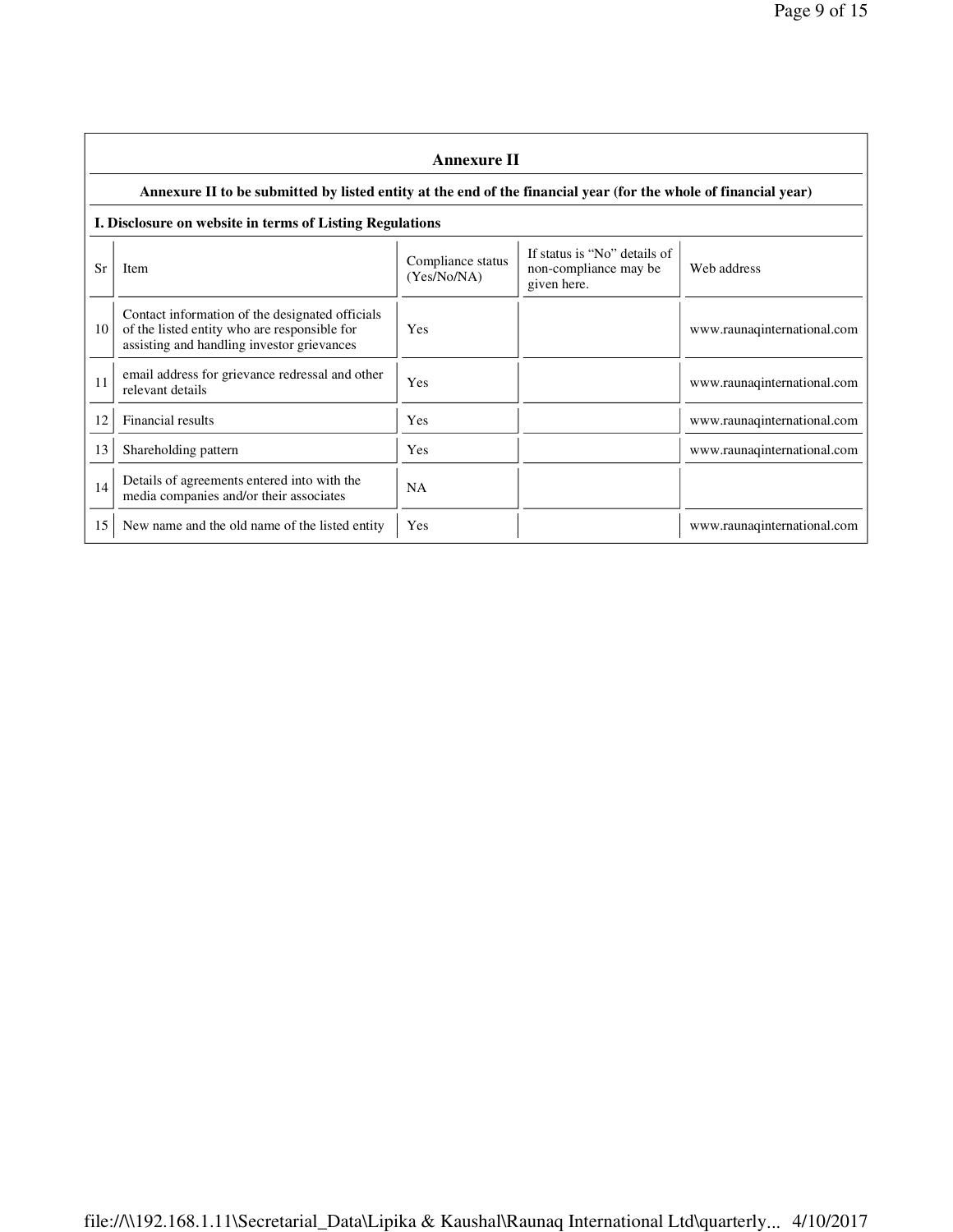|              | <b>Annexure II</b>                                                                                                   |                        |                                  |                                                                    |  |  |
|--------------|----------------------------------------------------------------------------------------------------------------------|------------------------|----------------------------------|--------------------------------------------------------------------|--|--|
|              | <b>II. Annual Affirmations</b>                                                                                       |                        |                                  |                                                                    |  |  |
| Sr           | Particulars                                                                                                          | Regulation<br>Number   | Compliance status<br>(Yes/No/NA) | If status is "No" details of non-<br>compliance may be given here. |  |  |
| $\mathbf{1}$ | Independent director(s) have been appointed in terms of<br>specified criteria of 'independence' and/or 'eligibility' | $16(1)(b)$ & 25<br>(6) | Yes                              |                                                                    |  |  |
| 2            | Board composition                                                                                                    | 17(1)                  | Yes                              |                                                                    |  |  |
| 3            | Meeting of Board of directors                                                                                        | 17(2)                  | Yes                              |                                                                    |  |  |
| 4            | Review of Compliance Reports                                                                                         | 17(3)                  | Yes                              |                                                                    |  |  |
| 5            | Plans for orderly succession for appointments                                                                        | 17(4)                  | Yes                              |                                                                    |  |  |
| 6            | Code of Conduct                                                                                                      | 17(5)                  | Yes                              |                                                                    |  |  |
| 7            | Fees/compensation                                                                                                    | 17(6)                  | Yes                              |                                                                    |  |  |
| 8            | Minimum Information                                                                                                  | 17(7)                  | Yes                              |                                                                    |  |  |
| 9            | Compliance Certificate                                                                                               | 17(8)                  | Yes                              |                                                                    |  |  |
| 10           | Risk Assessment & Management                                                                                         | 17(9)                  | Yes                              |                                                                    |  |  |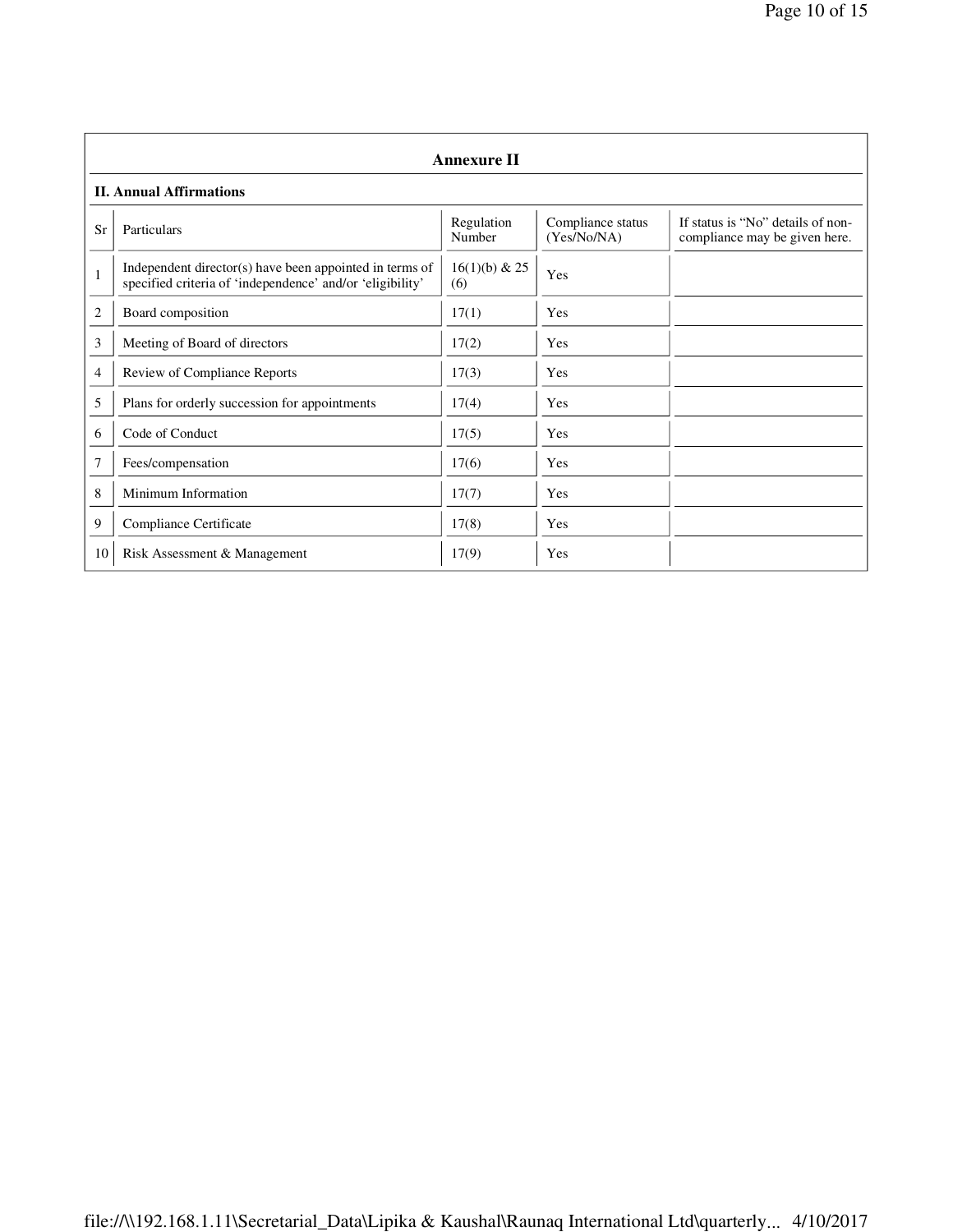|    | <b>Annexure II</b>                                                                 |                              |                                  |                                                                    |  |  |
|----|------------------------------------------------------------------------------------|------------------------------|----------------------------------|--------------------------------------------------------------------|--|--|
|    | <b>II. Annual Affirmations</b>                                                     |                              |                                  |                                                                    |  |  |
| Sr | Particulars                                                                        | Regulation<br>Number         | Compliance status<br>(Yes/No/NA) | If status is "No" details of non-<br>compliance may be given here. |  |  |
| 11 | Performance Evaluation of Independent<br><b>Directors</b>                          | 17(10)                       | Yes                              |                                                                    |  |  |
| 12 | Composition of Audit Committee                                                     | 18(1)                        | Yes                              |                                                                    |  |  |
| 13 | Meeting of Audit Committee                                                         | 18(2)                        | Yes                              |                                                                    |  |  |
| 14 | Composition of nomination & remuneration<br>committee                              | 19(1) & (2)                  | Yes                              |                                                                    |  |  |
| 15 | Composition of Stakeholder Relationship<br>Committee                               | 20(1) & (2)                  | Yes                              |                                                                    |  |  |
| 16 | Composition and role of risk management<br>committee                               | 21(1), (2), (3), (4)         | <b>NA</b>                        |                                                                    |  |  |
| 17 | Vigil Mechanism                                                                    | 22                           | Yes                              |                                                                    |  |  |
| 18 | Policy for related party Transaction                                               | 23(1), (5), (6), (7)<br>&(8) | Yes                              |                                                                    |  |  |
| 19 | Prior or Omnibus approval of Audit<br>Committee for all related party transactions | 23(2), (3)                   | Yes                              |                                                                    |  |  |
| 20 | Approval for material related party<br>transactions                                | 23(4)                        | NA                               |                                                                    |  |  |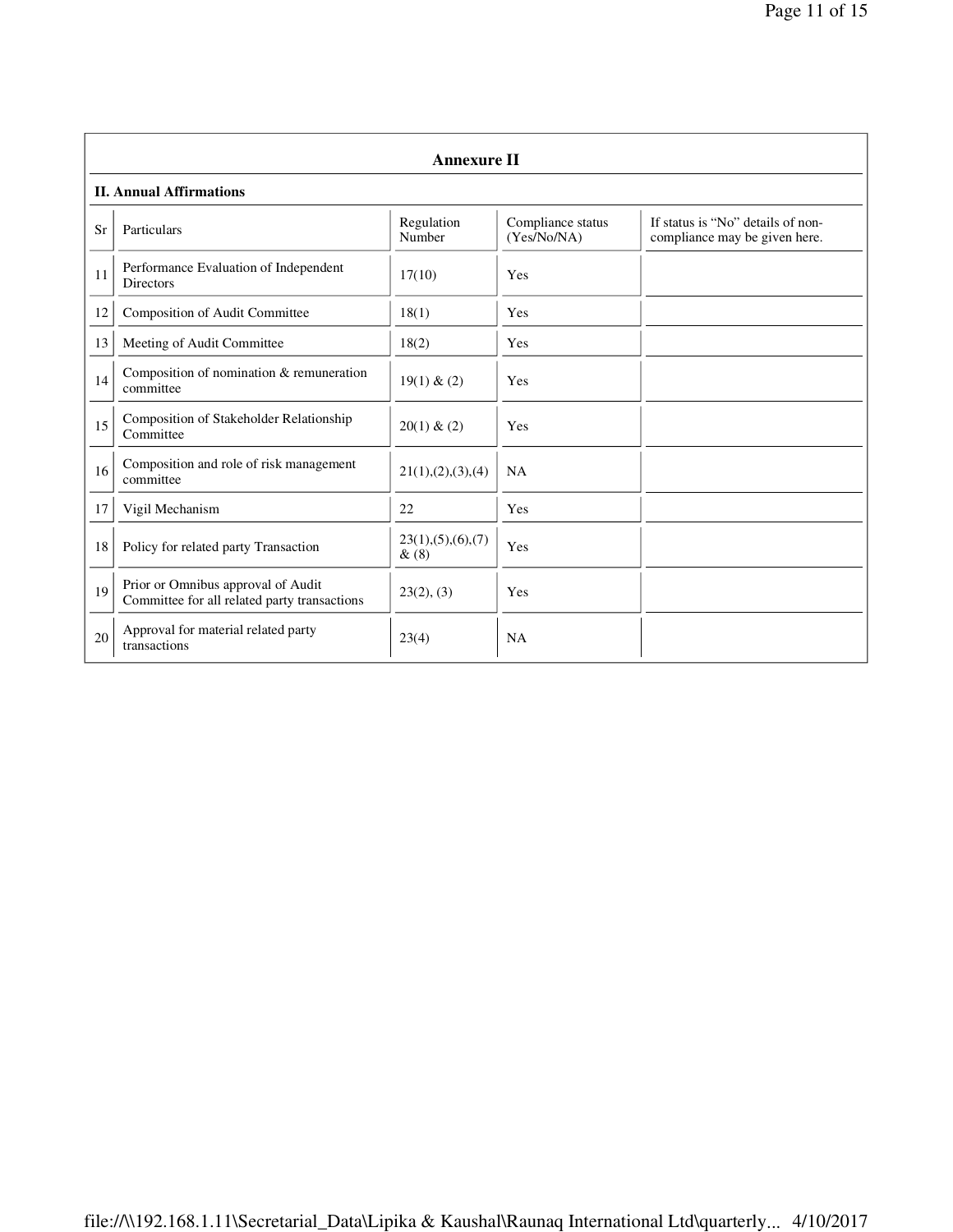|    | <b>Annexure II</b>                                                                                                      |                               |                                  |                                                                    |  |
|----|-------------------------------------------------------------------------------------------------------------------------|-------------------------------|----------------------------------|--------------------------------------------------------------------|--|
|    | <b>II. Annual Affirmations</b>                                                                                          |                               |                                  |                                                                    |  |
| Sr | Particulars                                                                                                             | Regulation<br>Number          | Compliance status<br>(Yes/No/NA) | If status is "No" details of non-<br>compliance may be given here. |  |
| 21 | Composition of Board of Directors of unlisted material<br>Subsidiary                                                    | 24(1)                         | Yes                              |                                                                    |  |
| 22 | Other Corporate Governance requirements with respect<br>to subsidiary of listed entity                                  | 24(2), (3), (4),<br>(5) & (6) | Yes                              |                                                                    |  |
| 23 | Maximum Directorship & Tenure                                                                                           | 25(1) & (2)                   | Yes                              |                                                                    |  |
| 24 | Meeting of independent directors                                                                                        | 25(3) & (4)                   | Yes                              |                                                                    |  |
| 25 | Familiarization of independent directors                                                                                | 25(7)                         | Yes                              |                                                                    |  |
| 26 | Memberships in Committees                                                                                               | 26(1)                         | Yes                              |                                                                    |  |
| 27 | Affirmation with compliance to code of conduct from<br>members of Board of Directors and Senior management<br>personnel | 26(3)                         | Yes                              |                                                                    |  |
| 28 | Disclosure of Shareholding by Non-Executive Directors                                                                   | 26(4)                         | Yes                              |                                                                    |  |
| 29 | Policy with respect to Obligations of directors and<br>senior management                                                | $26(2)$ & $26(5)$             | Yes                              |                                                                    |  |
|    | Any other information to be provided - Add Notes                                                                        |                               |                                  |                                                                    |  |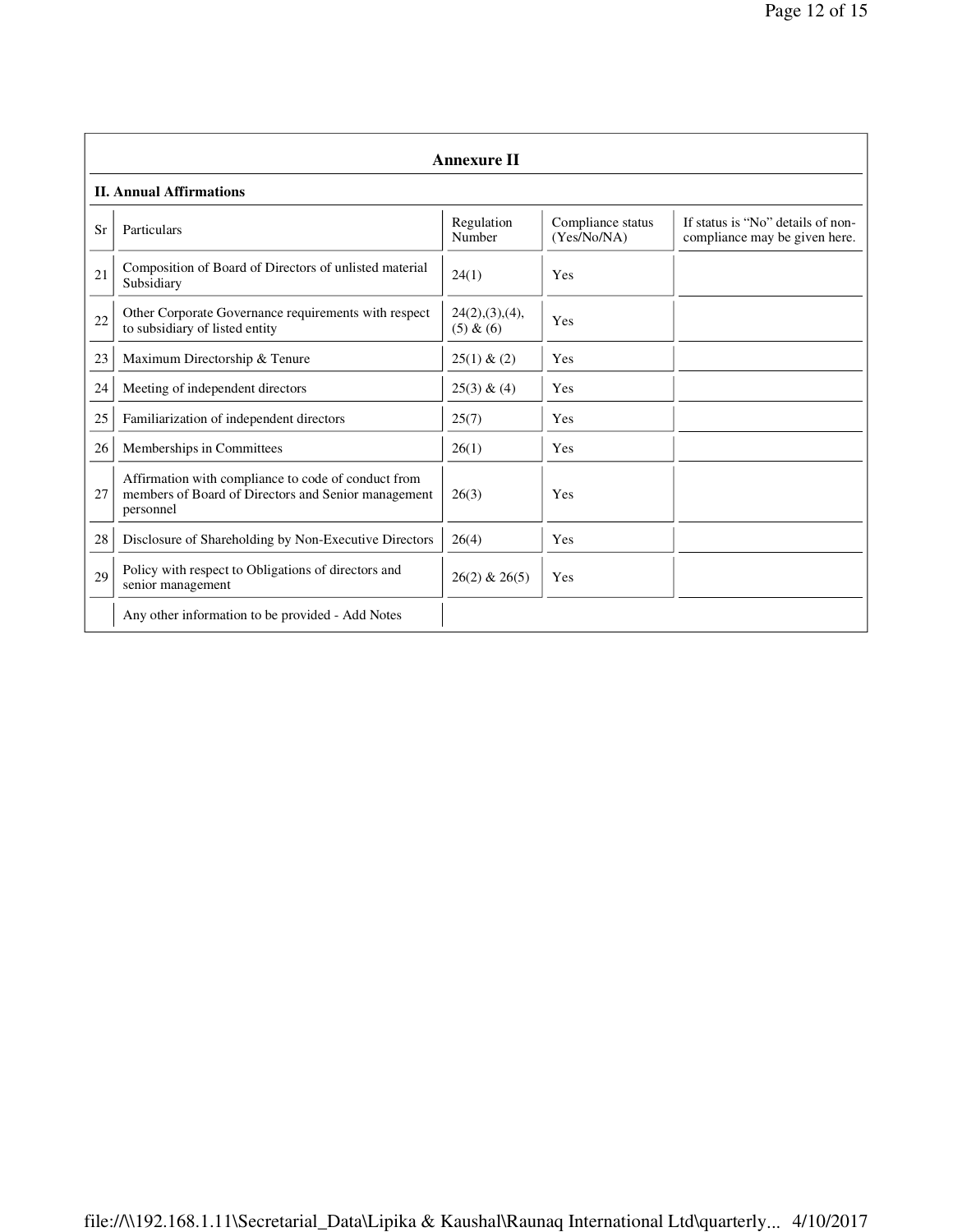| <b>Annexure II</b>       |                                                                                                                                                                       |                                         |  |
|--------------------------|-----------------------------------------------------------------------------------------------------------------------------------------------------------------------|-----------------------------------------|--|
| <b>III.</b> Affirmations |                                                                                                                                                                       |                                         |  |
| -Sr                      | <b>Particulars</b>                                                                                                                                                    | <b>Compliance status</b><br>(Yes/No/NA) |  |
|                          | The Listed Entity has approved Material Subsidiary Policy and the Corporate Governance<br>requirements with respect to subsidiary of Listed Entity have been complied | Yes                                     |  |
|                          | Any other information to be provided                                                                                                                                  |                                         |  |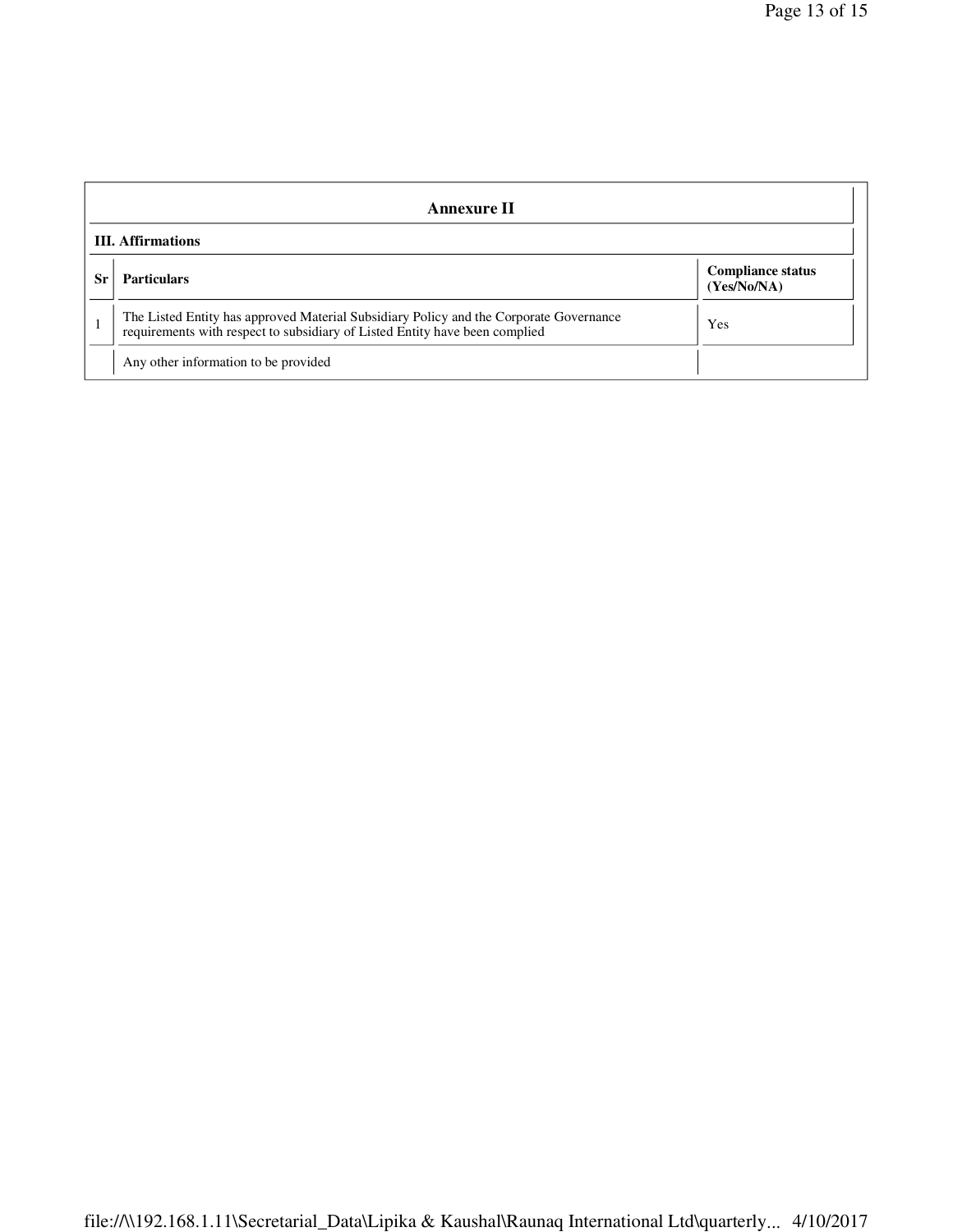| <b>Signatory Details</b> |                   |  |
|--------------------------|-------------------|--|
| Name of signatory        | Kaushal Narula    |  |
| Designation of person    | Company Secretary |  |
| Place                    | Faridabad         |  |
| Date                     | 03-04-2017        |  |